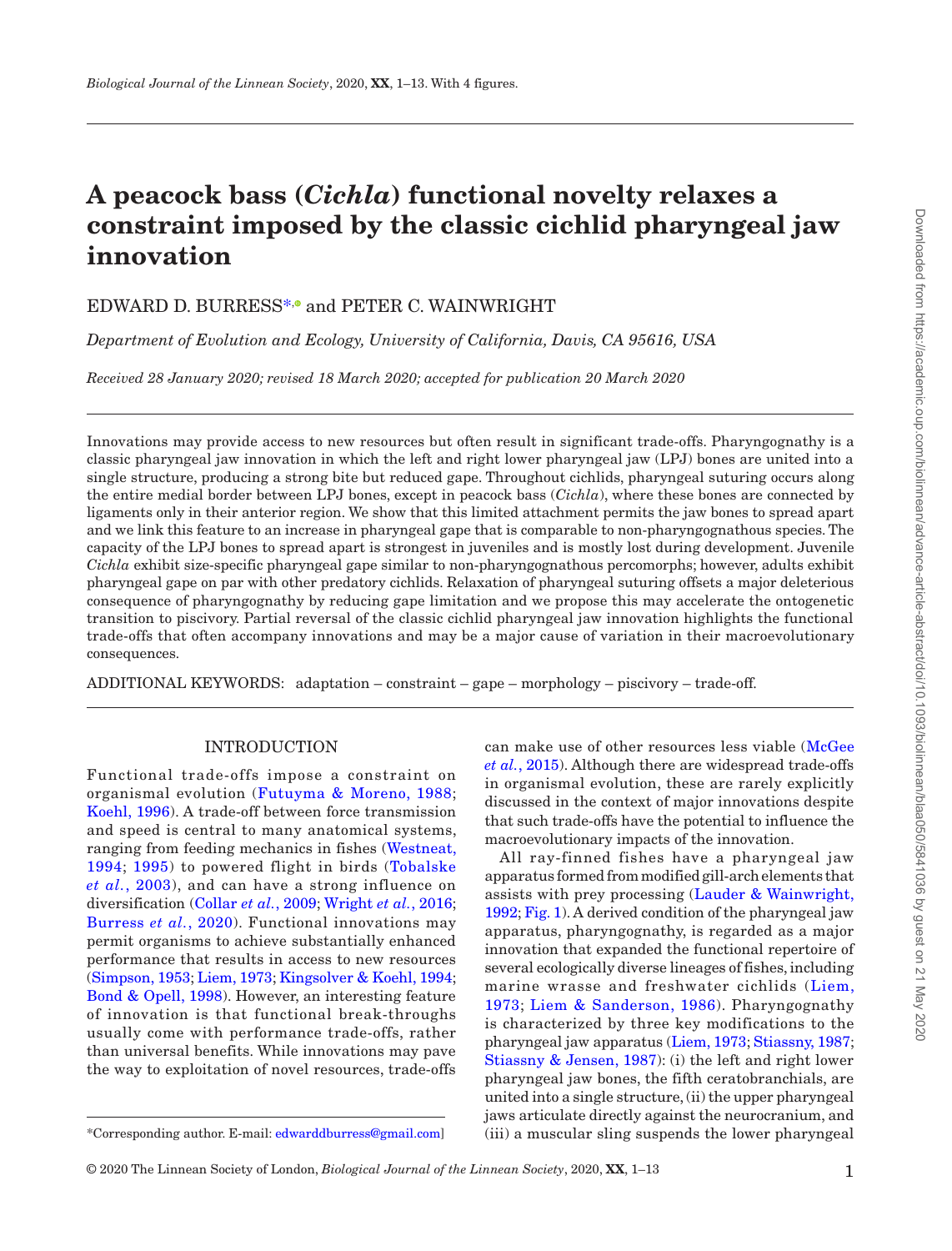

<span id="page-1-0"></span>**Figure 1.** Pharyngeal jaws of percomorph fishes: (A) the widespread percomorph condition in which the left and right fifth ceratobranchials are separate elements (depicted by *Micropterus salmoides*), (B) the derived pharyngognathous state in which the ceratobranchials are sutured along their entire medial border into a single element (depicted by *Retroculus*), and (C) the modified *Cichla* pharyngeal jaw in which the ceratobranchials are united by a short suture at their anterior end (depicted by *Cichla ocellaris*).

jaw directly from the neurocranium. In combination, these features facilitate exploitation of hard and tough prey by providing a strong bite. In all cichlids, except *Cichla*, the left and right lower pharyngeal jaw bones are united by a suture along their entire medial border [\(Stiassny, 1981;](#page-11-5) [Casciotta & Arratia, 1993](#page-9-4); [Fig.](#page-1-0) 1). In many species, especially those that consume hard and tough prey, this suture is complex and interdigitating, increasing the contact area between the bones ([Hulsey,](#page-10-6) [2006](#page-10-6)) and presumably increasing the strength of the suture ([Jaslow, 1990](#page-10-7)). In *Cichla*, only the anterior portion of the lower pharyngeal jaw bones are united by a short, straight suture [\(Stiassny, 1982,](#page-11-6) [1987;](#page-11-7) [Stiassny](#page-11-4) [& Jensen, 1987;](#page-11-4) [Fig.](#page-1-0) 1). The functional consequences of this reduced suture is unknown; however, it has been hypothesized to permit the lower pharyngeal jaws to spread apart to accommodate larger prey such as fishes [\(Stiassny, 1982](#page-11-6); [Wainwright](#page-11-8) *et al.*, 2012).

The ontogenetic transition to piscivory is a critical period for many predatory fishes. Transitioning at a small body size can increase growth rate and reduce mortality [\(Werner & Gilliam, 1984\)](#page-11-9). Body size plays a prominent role in mediating this niche shift because small predators have correspondingly small, more restrictive oral and pharyngeal jaw gapes, and subsequently have prolonged handling time consuming large prey or are prevented from consuming large prey altogether [\(Mittelbach & Persson, 1998](#page-10-8)). The horizontal gape of the oral jaws is a strong predictor of maximum prey size ([Mihalitsis & Bellwood,](#page-10-9) [2017\)](#page-10-9); however, pharyngognathous fishes are further limited by a reduced pharyngeal jaw gape due to the union of the lower pharyngeal jaws into a single structure that prevents the two bones from spreading apart to accommodate large prey. Thus, a reduced

pharyngeal gape is a consequence of pharyngognathy. Restricted pharyngeal gape and reduced swallowing performance are thought to have facilitated the extinction of piscivorous cichlids in Lake Victoria following the introduction of a non-pharyngognathous competitor ([McGee](#page-10-3) *et al.*, 2015). Thus, the evolution of pharyngognathy imposes a functional trade-off—an expanded capacity to eat hard or tough prey such as molluscs or algae, but reduced capacity to feed on large prey items such as fishes.

In this study, we explore the functional consequences of reduced suturing of the lower pharyngeal jaw in *Cichla*. We test the hypothesis that the short, straight suture that connects the left and right lower pharyngeal jaws permits these bones to spread apart and increase the pharyngeal gape. We further explore whether this novelty offsets the pharyngeal gape trade-off of pharyngognathy associated with consuming large fish prey. We are particularly interested in the possible role of pharyngeal jaw spreading in juvenile individuals, around the ontogenetic shift to piscivory. We also ask whether this feature permits *Cichla* to achieve a pharyngeal gape similar to those of several nonpharyngognathous piscivores to determine whether there is a functional reversal to pharyngeal gape sizes associated with the non-pharyngognathous condition. To address these questions, we first measured mobility of the lower pharyngeal jaw and pharyngeal and oral gape across an ontogenetic series of *Cichla ocellaris* and two other cichlids that represent independent evolutionary origins of piscivory but have complete pharyngeal sutures (*Crenicichla lugubris* and *Parachromis dovii*), as well as a non-cichlid, nonpharyngognathous piscivore (*Micropterus salmoides*) that has been described as a North American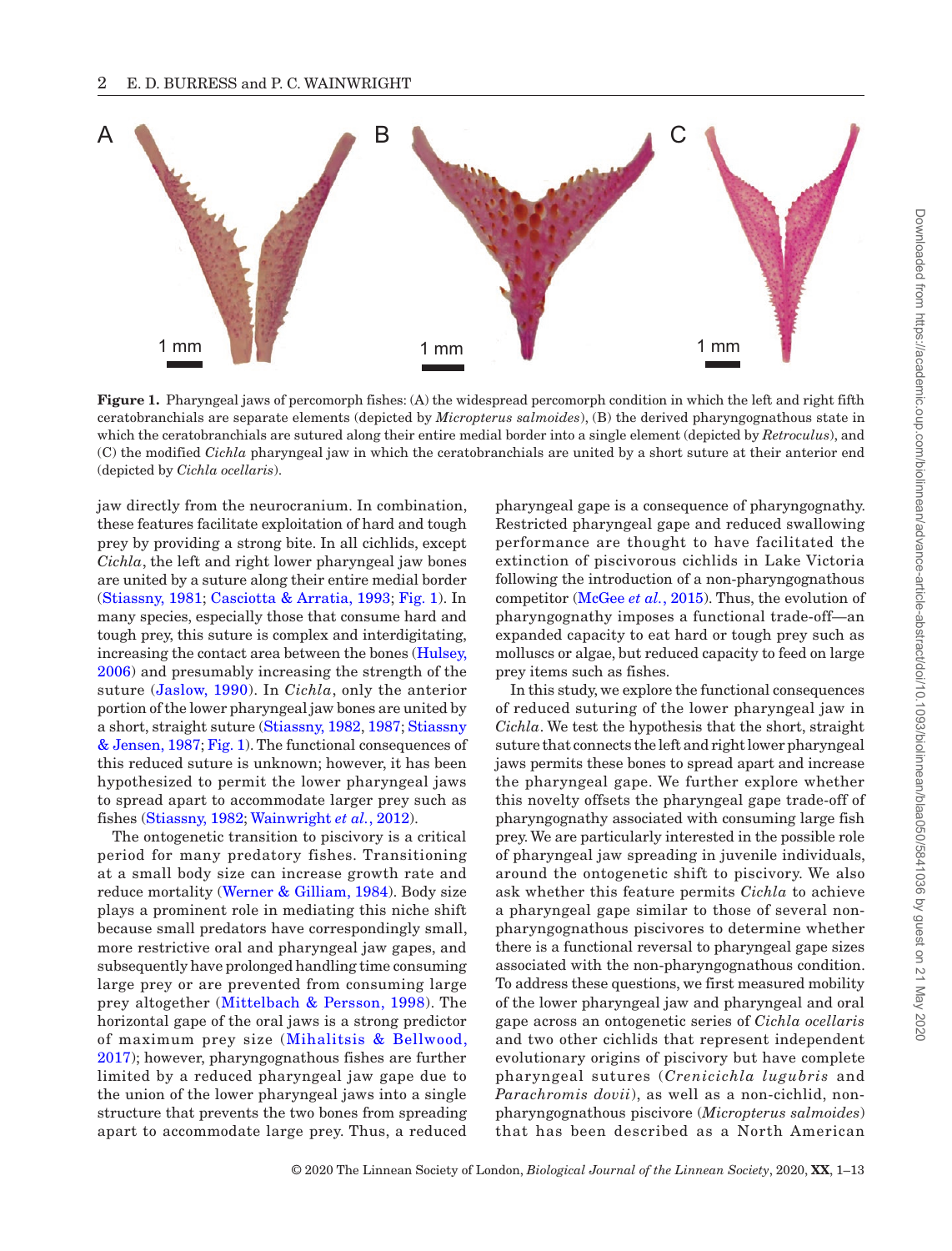ecomorphological counterpart to *Cichla* ([Norton &](#page-10-10) [Brainerd, 1993](#page-10-10)). Finally, we compared pharyngeal gapes of juvenile *Cichla* to a broad spectrum of pharyngognathous and non-pharyngognathous piscivores sampled from across percomorph fishes.

#### MATERIALS AND METHODS

#### Gape and pharyngeal jaw measurements

We measured oral and pharyngeal jaw gape across an ontogenetic series of *Cichla ocellaris* (*N* = 28; 2.7–27.0 cm standard length (SL)), two distantlyrelated Neotropical cichlid piscivores: South American *Crenicichla lugubris*  $(N = 29; 5.4-25.1$  cm SL) and middle American *Parachromis dovii* (*N* = 17; 2.5– 14.1 cm SL), and a non-pharyngognathous piscivore: North American *Micropterus salmoides* (*N* = 37; 6.2–32.5 cm SL). These are large-bodied species that principally eat fish as adults [\(Table](#page-3-0) 1). The horizontal gape of the oral jaws is a strong predictor of maximum prey size that fish are able to feed on [\(Mihalitsis &](#page-10-9) [Bellwood, 2017\)](#page-10-9); therefore, we used this measure to characterize oral gape. Measurements were taken on anesthetized individuals immediately after a lethal dose of MS-222 using digital calipers to the nearest 0.1 mm and defined as the maximum horizontal distance that could pass through the oral jaws and into the buccal cavity. Pharyngeal jaw gape was measured with a series of circular cross-section rods and defined as the maximum diameter that could easily pass through the upper and lower pharyngeal jaws and into the oesophagus [\(Burress](#page-9-5) *et al.*, 2015; [McGee](#page-10-3) *et al.*, [2015\)](#page-10-3). For *Cichla* specimens, the lower pharyngeal jaw was then removed by dissection. The distance between the posterior tips of the left and right lateral processes was measured at rest and then again after being gently spread to the maximum extent permitted by the suture. In small specimens, the lateral processes were somewhat flexible, a feature that may contribute to the mobility of the lower pharyngeal jaw; however, this was not considered in our measurements. We then calculated a response ratio by dividing the spread distance by the at-rest distance, which characterized the added separation permitted by the reduced suturing between the fifth ceratobranchial bones. All references to body size are standard length, measured from the anterior tip of the upper jaw to the posterior edge of the hypural plate.

Following the same protocol, we also measured oral and pharyngeal gape across a wider spectrum of piscivorous species, including other pharyngognathous cichlids as well as non-pharyngognathous percomorph fishes. We focused on juvenile size classes (6–15 cm) for comparison because the species reach very different

adult sizes and we were particularly interested in this body size range when many ontogenetic transitions to piscivory occur. We sampled six *Cichla* species (*Cichla ocellaris* (*N* = 3), *Cichla monoculus* (*N* = 3), *Cichla temensis* (*N* = 2), *Cichla piquiti* (*N* = 3), *Cichla kelberi*  $(N = 3)$  and *Cichla melaniae*  $(N = 2)$ ). We also sampled other piscivorous cichlids that exhibit fully sutured lower pharyngeal jaws, including: five Neotropical species (*Crenicichla lugubris* (*N* = 3), *Parachromis dovii* (*N* = 3), *Petenia splendida* (*N* = 3), *Caquetaia myersi*  $(N = 3)$  and *Nandopsis haitiensis*  $(N = 3)$ ; six species from Lake Malawi (*Rhamphochromis esox* (*N* = 2), *Nimbochromis livingstonii* (*N* = 3), *Dimidiochromis compressiceps* (*N* = 3), *Aristochromis christyi* (*N* = 3), *Champsochromis spilorhynchus* (*N* = 3) and *Champsochromis caeruleus* (*N* = 3)); three species from Lake Tanganyika (*Boulengerochromis microlepis* (*N* = 1), *Lepidiolamprologus kendalli*  $(N = 3)$  and *Cyphotilapia frontosa*  $(N = 3)$ , and one species from Madagascar (*Paratilapia polleni* (*N* = 3)). We also sampled non-pharyngognathous species that are distributed across the percomorph phylogeny ([Alfaro](#page-9-6) *et al.*, 2018), including the Centrarchidae (black basses and sunfishes: *Micropterus salmoides* (*N* = 6), *Pomoxis nigromaculatus* (*N* = 3), *Lepomis gulosus*  $(N = 1)$  and *Lepomis cyanellus*  $(N = 3)$ , Serranidae (groupers and sea basses; *Serranus tigrinus*  $(N = 3)$  and *Serranus baldwini*  $(N = 3)$ ; the Sebastidae (rockfishes: *Sebastes ruberrminus* (*N* = 1)); the Scorpaenidae (scorpionfishes and lionfishes: *Pterois volitans*  $(N = 1)$ ; the Antennariidae (frogfishes: Antennarius commerson  $(N = 3)$ ; the Datnioididae (freshwater tripletails: *Datnioides microlepis* (*N* = 3)); the Anabantidae (African bush fish: *Ctenopoma aqutirostre*  $(N = 3)$ ; the Nandidae (Asian leaffish: *Nandus nandus*( $N = 3$ )); the Osphronemidae (Asian pikehead gourami: *Luciocephalus aura* (*N* = 3)), and the Polycentridae (South American leaffish: *Monocirrhus polyacanthus*  $(N = 3)$ . These species shift to varied degrees of piscivory as adults [\(Table](#page-3-0) 1). In order to correct for differences in body size, pharyngeal gape was expressed as a proportion of oral gape and SL, and oral gape as a proportion of SL. A key aspect of our measurements of pharyngeal gape is that we made measurements on anesthetized specimens, ensuring that soft tissues were supple and the degree of stretching could be realistically determined. The use of formalin fixed material, as in many previous studies, limits these inferences because fixation results in considerable stiffening of soft tissues. All of the data presented here are new and previously unpublished.

#### Phylogenetic comparative analyses

We compared pharyngeal and oral jaw gape among pharyngognathous species, non-pharyngognathous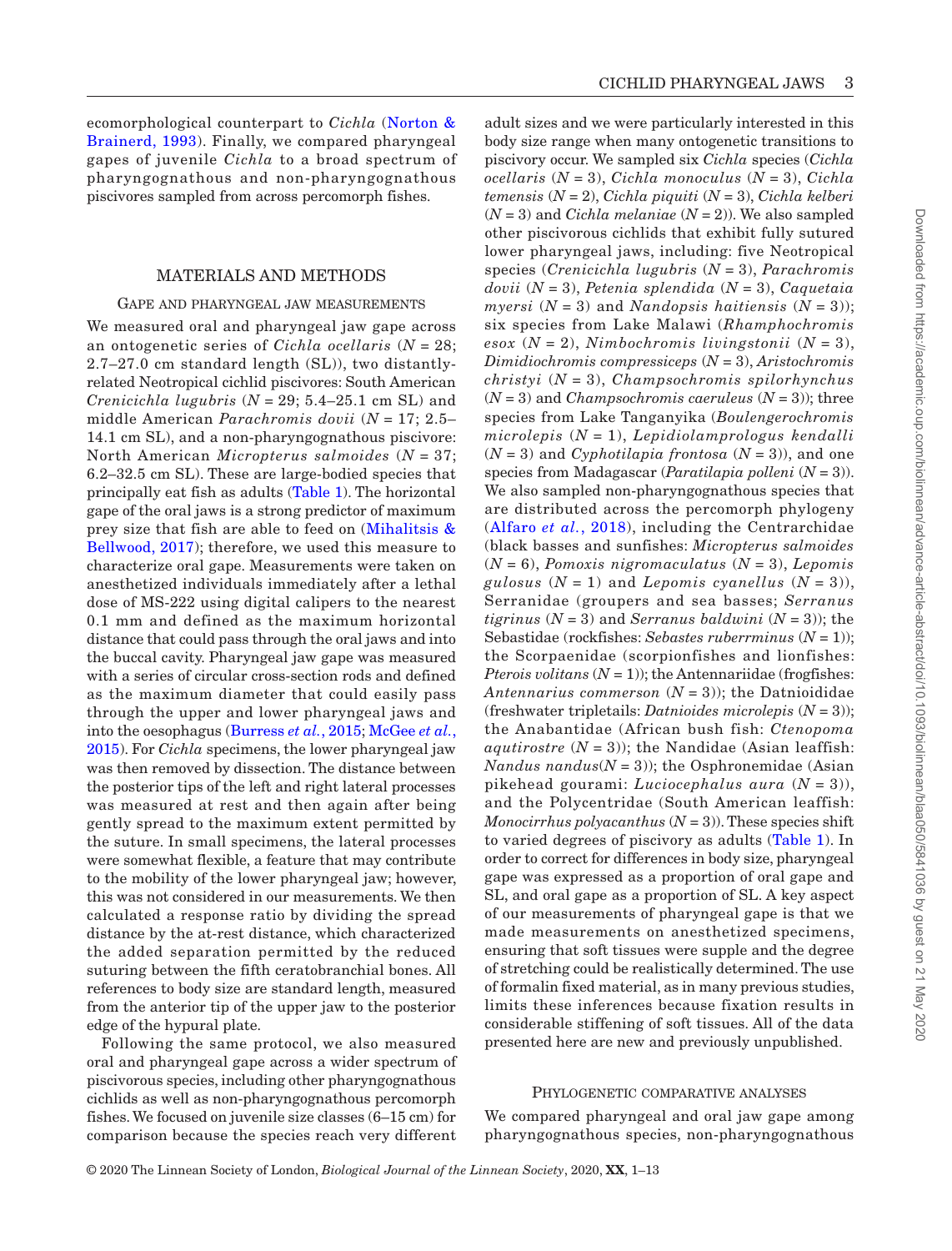| Table 1. Dietary and trait data for the species used in the study |                                  |               |           |                         |                                                                                           |
|-------------------------------------------------------------------|----------------------------------|---------------|-----------|-------------------------|-------------------------------------------------------------------------------------------|
| Species                                                           | Region                           | Degree of     | Piscivory | Trait state             | References                                                                                |
|                                                                   |                                  | piscivory (%) | state     |                         |                                                                                           |
| Antennarius commerson                                             | Pacific Ocean                    | 100           | High      | <b>NPS</b>              | Pietsch and Grobecker (1990)                                                              |
| Aristochromis christyi                                            | Lake Malawi                      |               | High      | 古                       | Konings (2016)                                                                            |
| Boulengerochromis microlepis                                      | Lake Tanganyika                  |               | High      | $\sim$                  | Wagner et al. (2009); Konings (2015)                                                      |
| Caquetaia myersi                                                  | South America                    | $68*$         | High      | $\sim \sim$             | Winemiller (1989)                                                                         |
| Champsochromis                                                    | Lake Malawi                      |               | High      |                         | Konings (2016)                                                                            |
| spilorhynchus                                                     |                                  |               |           |                         |                                                                                           |
| Champsochromis caeruleus                                          | Lake Malawi                      |               | High      | $\mathbf{p}$            | Konings (2016)                                                                            |
| Cichla kelberi                                                    | South America                    | 100           | High      | <b>ALINI</b>            | Gomiero et al. (2010)                                                                     |
| Cichla monoculus                                                  | South America                    | 100           | High      | $\overline{\mathrm{E}}$ | Novaes et al. (2004)                                                                      |
| Cichla ocellaris                                                  | South America                    | $100^*$       | High      | ENL                     | Layman et al. (2005); Jepsen et al. (1997); López-                                        |
|                                                                   |                                  |               |           |                         | Fernández et al. (2012); Montaña & Winemiller<br>(2013)                                   |
| Cichla piquiti                                                    | South America                    | $100^{*}$     | High      | ENL                     | Luiz et al. (2011)                                                                        |
| Cichla temensis                                                   | South America                    | 100           | High      | E                       | Layman et al. (2005); Jepsen et al. (1997); López-                                        |
|                                                                   |                                  |               |           |                         | Fernández et al. (2012); Montaña & Winemiller<br>(2013); Aguiar-Santos et al. (2018)      |
|                                                                   |                                  |               |           |                         |                                                                                           |
| Cichla melaniae                                                   | South America                    | $100^*$       | High      | E                       | Layman et al. (2005); Jepsen et al. (1997)                                                |
| Crenicichla lugubris                                              | South America                    | $70 - 91$     | High      | $\mathbf{p}$            | (2009, 2013); López-Fernández et al. (2012)<br>Layman et al. (2005); Montaña & Winemiller |
| Ctenopoma aqutirostre                                             | Africa                           |               | Moderate  | È                       | Dutta (1979)                                                                              |
| Cyphotilapia frontosa                                             | Lake Tanganyika                  |               | Moderate  | $\mathbf{r}$            | Konings (2015);                                                                           |
| Datnioides microlepis                                             | $\mathfrak{a}$<br>South-east Asi |               | Moderate  | $\approx$               | Ou et al. (2017)                                                                          |
| Dimidiochromis compressiceps                                      | Lake Malawi                      |               | High      | $\mathbf{p}$            | Konings (2016)                                                                            |
| Lepidiolamprologus kendalli                                       | Lake Tanganyika                  |               | Moderate  | $\mathbf{p}$            | Wagner et al. (2009); Konings (2015)                                                      |
| Lepomis gulosus                                                   |                                  | 26            | Moderate  | $\approx$               | Collar et al. (2009); Montaña & Winemiller (2013)                                         |
| Lepomis cyanellus                                                 | North America<br>North America   | 16            | Moderate  | È                       | Collar et $al.$ $(2009)$                                                                  |
| Luciocephalus aura                                                | Asia                             |               | High      | $\approx$               | Lauder & Liem (1981)                                                                      |
| Micropterus salmoides                                             | North America                    | $61 - 95$     | High      | $\approx$               | Collar et al. (2009); Montaña & Winemiller (2013)                                         |
| Monocirthus polyccanthus                                          | South America                    | 90            | High      | $\approx$               | Catarino & Zuanon (2010)                                                                  |
| Nandopsis haitiensis                                              | Middle America                   |               | Moderate  | $\sim$                  | Říčan et al. (2016)                                                                       |
| Nandus nandus                                                     | Asia                             | 80            | High      | E                       | Parameswaran et al. (1971)                                                                |
| Nimbochromis livingstonii                                         | Lake Malawi                      |               | Moderate  | $\mathbf{p}$            | Konings (2016)                                                                            |
| Parachromis dovii                                                 | Middle America                   | 55            | High      | $\sim$                  | Winemiller et al. (1997)                                                                  |
| Paratilapia polleni                                               | Madagascar                       |               | Moderate  | $\sim$                  | Stiassny & Gerstner (1992)                                                                |
| Petenia splendida                                                 | Middle America                   | 87-100        | High      | $\sim$                  | Hinojosa-Garro et al. (2013); Cochran-Biederman                                           |
|                                                                   |                                  |               |           |                         | & Winemiller (2010); Pease et al. (2018)                                                  |
| $Pomoxis$ $nigromaculatus$                                        | North America                    | 22            | Moderate  | $\Xi$                   | Collar et al. (2009); Montaña & Winemiller (2013)                                         |
| Pterois volitans                                                  | Indo-Pacific                     | 78            | High      | $\overline{R}$          | Morris & Akins (2009)                                                                     |

<span id="page-3-0"></span>© 2020 The Linnean Society of London, *Biological Journal of the Linnean Society*, 2020, **XX**, 1–13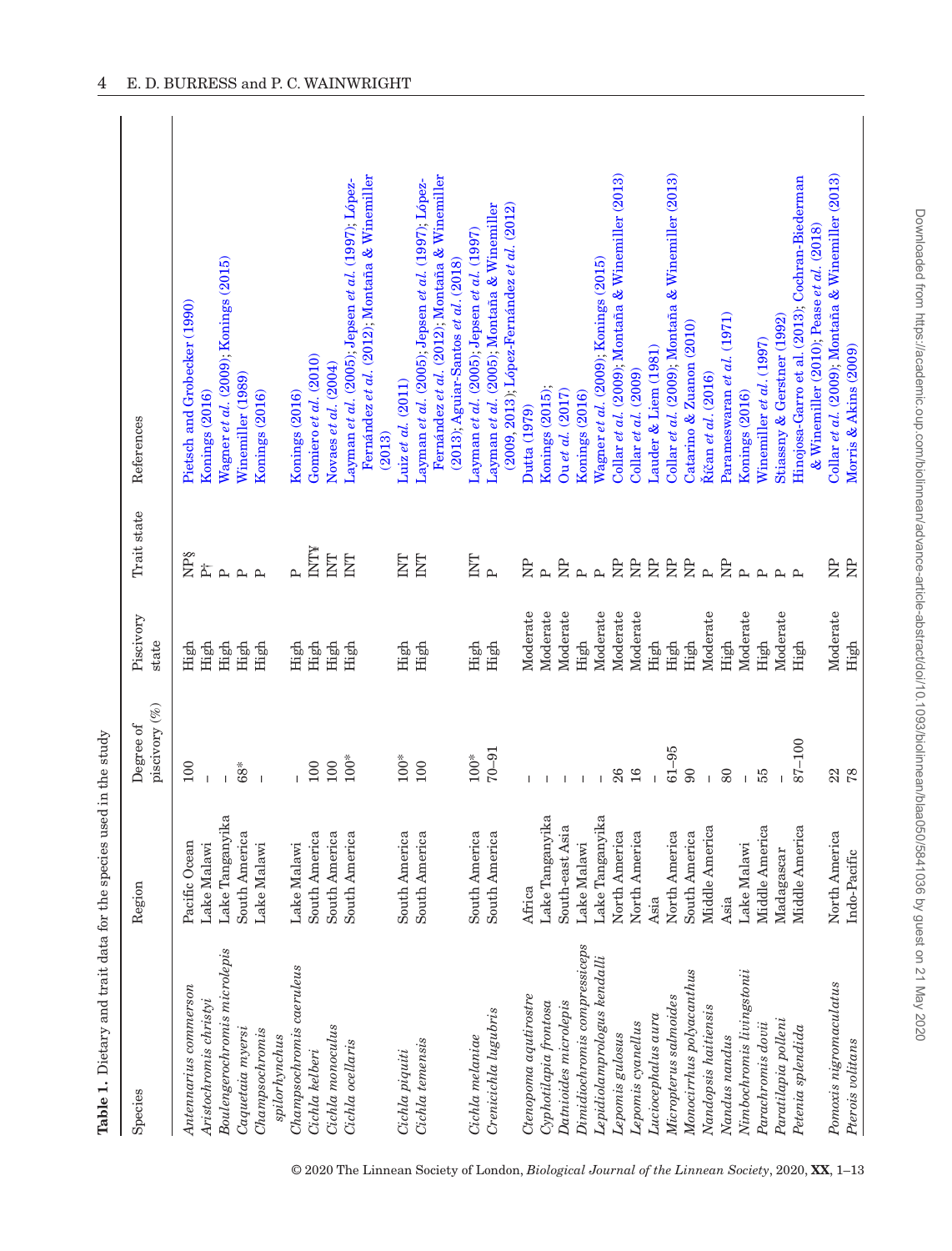| Species                                                                                                    | Region                       | piscivory (%)<br>Degree of | Piscivory<br>state | Trait state | References                                                                     |
|------------------------------------------------------------------------------------------------------------|------------------------------|----------------------------|--------------------|-------------|--------------------------------------------------------------------------------|
| $Rhamphochromis\,esox$<br>Sebastes ruberrminus                                                             | North Pacific<br>Lake Malawi | $63 - 78$                  | High<br>High       | È           | Hulsey et al. (2007); Konings (2016)<br>York (2005); Bizzarro et al. (2017)    |
| Serranus baldwini                                                                                          | Western Atlantic             | $11 - 77$ *                | Moderate           |             | .abropoulou & Markakis (1998); Morato et al.<br>(2000); Bilecenoglu (2009)     |
| Serranus tigrinus                                                                                          | Western Atlantic             | $11 - 77*$                 | Moderate           | È           | abropoulou & Markakis (1998); Morato et al.<br>$(2000)$ ; Bilecenoglu $(2009)$ |
| *Data from representative congeners. †P = Pharyngognathous.§NP = Non-pharyngognathous.¥INT = Intermediate. |                              |                            |                    |             |                                                                                |

species, and *Cichla* using phylogenetic ANOVA with a residual randomization permutation procedure [\(Collyer](#page-9-13) [and Adams, 2018](#page-9-13)) implemented in the geomorph R package ([Adams and Otárola](#page-9-14)‐Castillo, 2013). Statistical significance of the model was determined using 1000 permutations. Statistical significance of pairwise comparisons was assessed using the pairwise function implemented in the RRPP package [\(Collyer and Adams,](#page-9-13) [2018](#page-9-13)). For these analyses, we used an existing phylogeny of fishes [\(Rabosky](#page-11-17) *et al.*, 2018), pruned to include only the species we sampled. In two cases, the species associated with the tip in the phylogenetic tree and morphological measurements were not exact matches. We associated morphological data for *Luciocephalus aura* with its congener *Luciocephalus pulcher* in the phylogenetic tree. We also associated morphological data from *Datnioides microlepis* with closely-related *Lobotes pacificus* in the phylogenetic tree (Near *et al.*[, 2013\)](#page-10-22).

#### **RESULTS**

#### Pharyngeal gape through ontogeny

In *Cichla*, pharyngeal gape increased with body size; however, the degree of mobility between the left and right LPJs was significantly negatively correlated with body size [\(Fig.](#page-4-0) 2). Juvenile specimens (2–3 cm SL) could separate their lateral processes to 1.7-times their resting distance, whereas this fell to 1.05-times in subadults and adults (>14 cm SL; [Fig.](#page-1-0) 1). The suture between left and right lower pharyngeal jaw bones in *Cichla* was limited to 15% of the length of the ceratobranchial in small



<span id="page-4-0"></span>**Figure 2.** Ontogenetic series depicting the inverse relationship between pharyngeal gape and the expandability (response ratio (RR)) of the lower pharyngeal jaws of peacock bass (*Cichla ocellaris*). The shaded region depicts the general period in which *Cichla* switch to piscivory. Each point is an individual.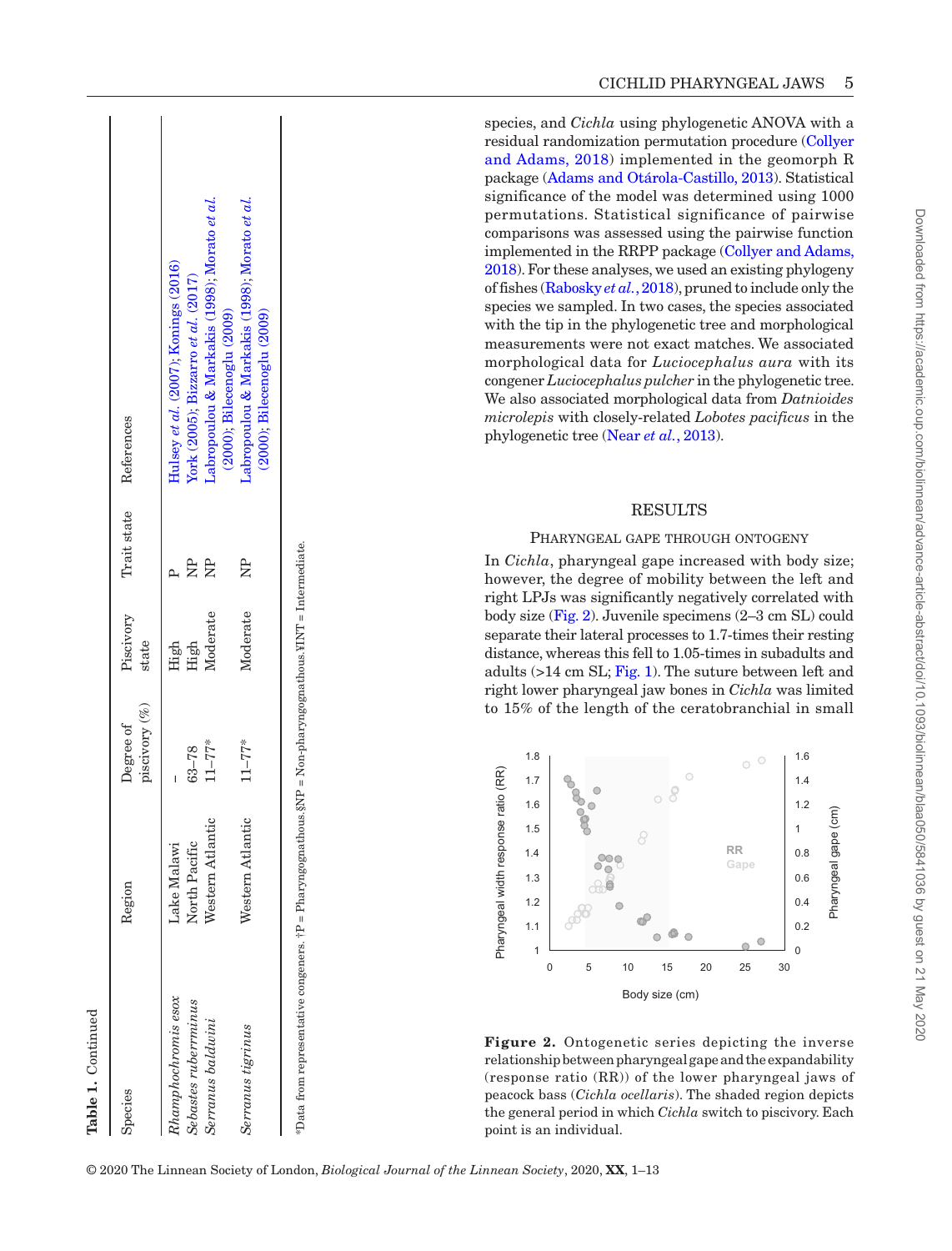Downloaded from https://academic.oup.com/biolinnean/advance-article-abstract/doi/10.1093/biolinnean/blaa050/5841036 by guest on 21 May 2020 Downloaded from https://academic.oup.com/biolinnean/advance-article-abstract/doi/10.1093/biolinnean/blaa050/5841036 by guest on 21 May 2020

specimens (2–3 cm SL) but increased to 45% in 15 cm specimens. Except in the largest specimens, *Cichla* pharyngeal and oral gape were consistently higher than other cichlids, but less than *Micropterus* ([Fig.](#page-5-0) 3A). In all four species, pharyngeal gape was smaller than oral gape throughout ontogeny [\(Fig.](#page-5-0) 3A); however, *Crenicichla* and *Parachromis* had shallower slopes indicating that they became more pharyngeal gape limited during ontogeny than *Micropterus* [\(Fig.](#page-5-0) 3A). In comparison, pharyngeal gape of juvenile *Cichla* was similar to *Micropterus*, but at larger body sizes was less than *Micropterus* and similar to other cichlids [\(Fig.](#page-5-0) 3A). This ontogenetic transition from a pharyngeal gape on par with a nonpharyngognathous piscivore to one that is similar to pharyngognathous species coincides with the period in ontogeny when *Cichla* exhibit a loss of mobility between the left and right lower pharyngeal jaws [\(Figs](#page-4-0) 2 and [3A\)](#page-5-0).

#### Pharyngeal gape among juvenile percomorphs

All 35 species of cichlids and non-pharyngognathous percomorphs had pharyngeal gapes that were smaller than their oral gape, indicating that they were pharyngeal gape limited ([Fig.](#page-5-0) 3B). Cichlids, with the exception of *Cichla*, had smaller pharyngeal gapes than non-pharyngognathous species ([Fig.](#page-5-0) 3B). After accounting for body size with a phylogenetic ANCOVA, pharyngeal gape differed between pharyngeal jaw

states  $(f = 3.63; P = 0.032)$ . Pharyngognathous cichlids had significantly smaller pharyngeal gapes relative to their standard length than non-pharyngognathous percomorphs  $(P = 0.0001$ ; [Fig.](#page-6-0) 4). The pharyngeal gapes of *Cichla* species were significantly larger than pharyngognathous cichlids  $(P = 0.003)$  but were similar to the non-pharyngognathous percomorph fishes  $(P = 0.799; Fig. 4)$ . Similarly, size of the pharyngeal gape relative to oral gape differed among pharyngeal jaw states  $(f = 4.86; P = 0.012)$ . Pharyngognathous cichlids had significantly smaller pharyngeal gapes relative to oral gape than non-pharyngognathous percomorphs  $(P = 0.0001;$  [Fig.](#page-6-0) 4). *Cichla* had significantly larger pharyngeal gapes relative to their oral gape than other cichlids  $(P = 0.001)$  and similar pharyngeal gapes as non-pharyngognathous percomorph fishes  $(P = 0.784;$ [Fig.](#page-6-0) 4). Pharyngeal jaw states did not differ in their oral gapes  $(f = 0.28; P = 0.744)$ .

## DISCUSSION

Pharyngognathy has evolved independently at least five times, including in cichlids (Cichlidae), wrasses and parrotfishes (Labridae), damselfishes (Pomacentridae), surfperches (Embiotocidae), and within the Beloniformes—in halfbeaks (Hemiramphidae) and flying fishes (Exocoetidae) [\(Stiassny & Jensen, 1987;](#page-11-4)



<span id="page-5-0"></span>**Figure 3.** The relationship between oral and pharyngeal gapes among percomorph fishes. Ontogenetic series depicting the relationship between untransformed oral and pharyngeal gape (A). The relationship between log-transformed oral and pharyngeal gape among juveniles (B). The 1:1 line indicates where oral gape limitation (to the left) gives way to pharyngeal gape limitation (to the right). The inset graph depicts the residuals calculated for *Cichla* if considered an in-group of pharyngognathous and non-pharyngognathous datasets. The dashed box in panel A depicts the gape sizes depicted in panel B. Each point in panel A depicts an individual. Each point in panel B depicts species means (± 95% confidence interval (CI)).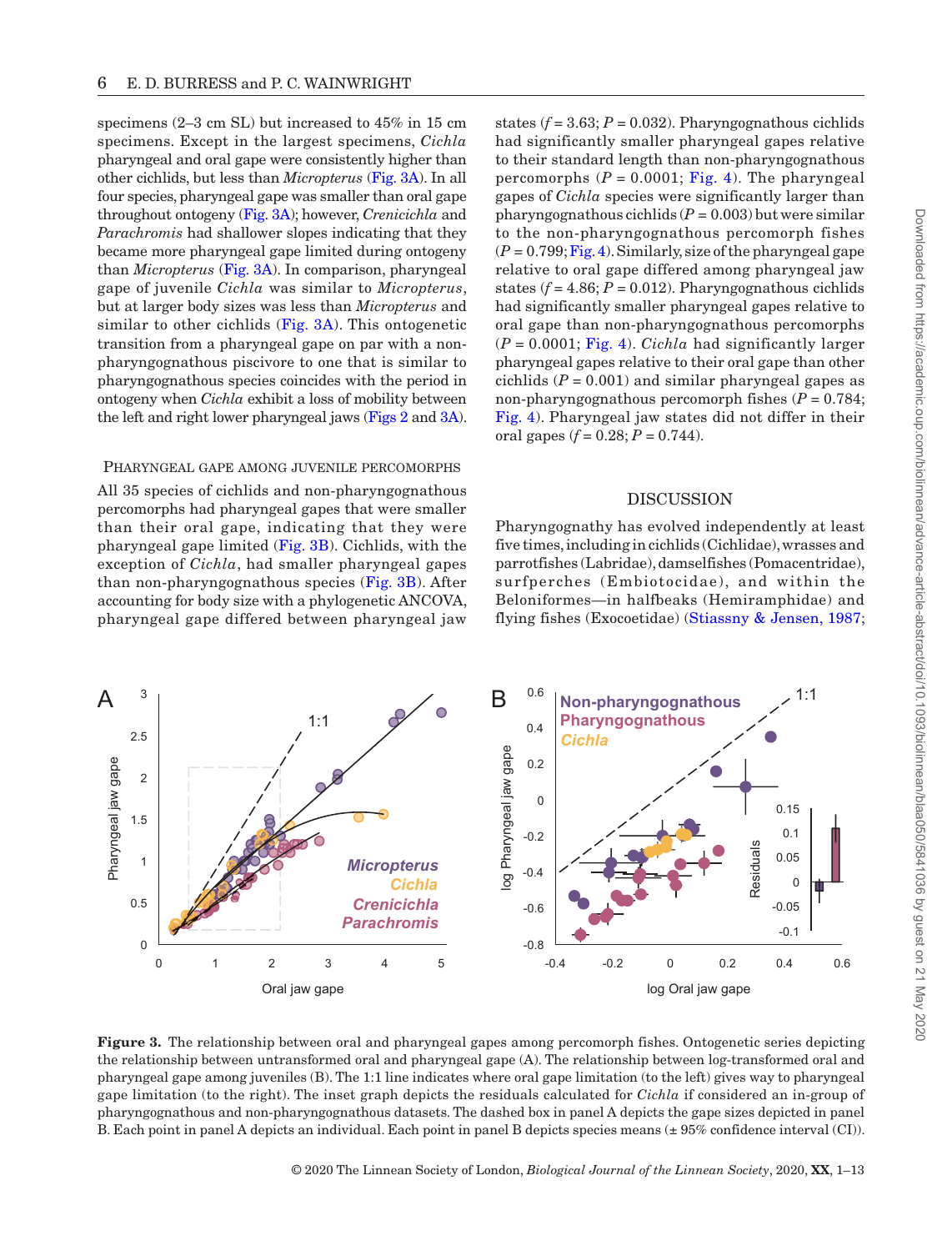

<span id="page-6-0"></span>**Figure 4.** Gape among juvenile (5–10 cm) predatory percomorph fishes. Pharyngeal jaw gape relative to body size (A) and oral gape (B) as well as oral gape (C) relative to body size among pharyngognathous cichlids, *Cichla* and nonpharyngognathous percomorph fishes. Values are mean (± 95% CI). Illustrations depict the pharyngeal jaw morphology of each group. Images depict an adjacent species (top-to-bottom): *A. christyi, C. caeruleus, N. livingstonii, B. microlepis, C. myersi, C. melaniae, M. polyacanthus, S. tigrinus, S. baldwini, C. acutirostre, L. aura,* and *A. commerson*.

[Wainwright](#page-11-8) *et al.*, 2012). Diets that require intense pharyngeal processing have evolved at an elevated rate in pharyngognathous lineages ([McGee](#page-10-3) *et al.*, [2015\)](#page-10-3). In particular, durophagy has evolved frequently in labrids ([Wainwright, 1988;](#page-11-18) [Bellwood](#page-9-17) *et al.*, 2005) and cichlids ([Hulsey, 2006](#page-10-6); [Burress, 2016\)](#page-9-18). Conversely, piscivory is relatively uncommon in pharyngognathous groups. Labrids eat primarily shelled invertebrates, with only a handful of piscivorous species [\(Bellwood](#page-9-17) *et al.*[, 2005](#page-9-17); [Burress & Wainwright, 2019\)](#page-9-19). Damselfish and surfperches feed on algae, crustaceans and other small invertebrates ([Schmitt & Coyer, 1983;](#page-11-19) [Holbrook](#page-10-26) [& Schmitt, 1992](#page-10-26); [Letourneur](#page-10-27) *et al.*, 1997; [Frédérich](#page-9-20) *et al.*[, 2009\)](#page-9-20). Halfbeaks are omnivorous, feeding upon drifting algae, seagrasses and plankton (Tibbets & Carseldine, 2005; Tibbets *et al*., 2008), whereas flying fishes feed principally upon plankton ([Van Noord](#page-11-20) *et al.*, [2013](#page-11-20)). The only pharyngognathous group in which piscivory is widespread is the cichlids, where it has evolved independently at least a dozen times, including

in Lakes Tanganyika, Malawi and Victoria, as well as the Americas [\(Muschick](#page-10-28) *et al.*, 2012; [Seehausen, 2015](#page-11-21); [Burress, 2016](#page-9-18)).

It is unclear how cichlids have frequently transitioned to piscivory despite pharyngognathy. These lineages are usually either single species (e.g. *Boulengerochromis microlepis* and *Petenia splendida*) or are relatively species-poor (e.g. *Bathybates* and *Cichla*), perhaps indicating that piscivory is functionally demanding or that piscivory represents a high adaptive peak that limits subsequent diversification ([Collar](#page-9-1) *et al.*, 2009). Piscivorous cichlids tend to have a dorsal-ventrally shallow lower pharyngeal jaw with long, slender lateral processes and, in some cases, numerous, simple, low-profile teeth ([Burress](#page-9-5) *et al.*, 2015; [Burress, 2016\)](#page-9-18). This gracile morphology may ease gape limitation by increasing pharyngeal gape; however, our results show that these species exhibit significantly smaller pharyngeal gapes than our sample of non-pharyngognathous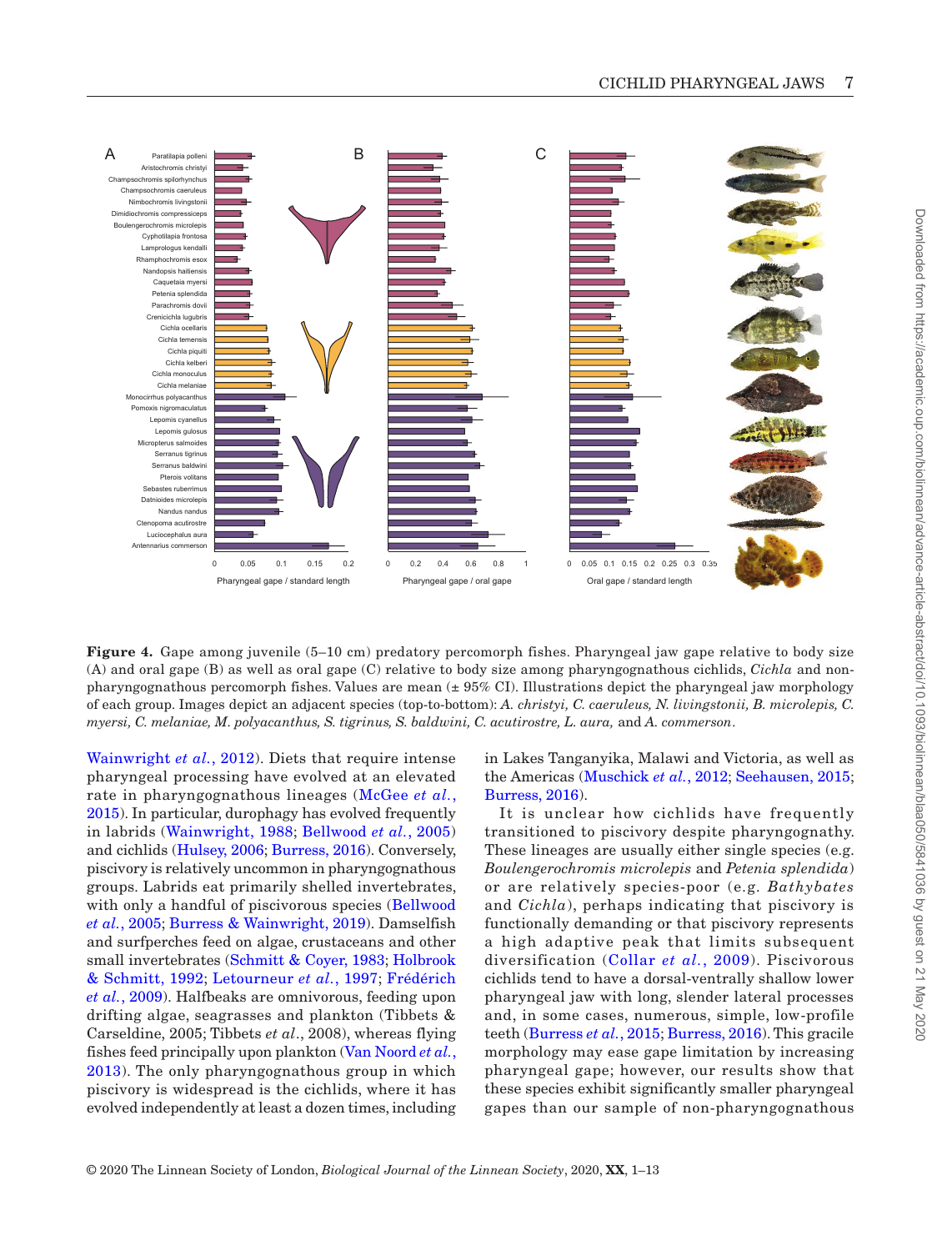fishes ([Fig.](#page-6-0) 4; see also [McGee](#page-10-3) *et al.* (2015)). Large body size is associated with piscivory in some cichlids, such as *Boulengerochromis*, *Parachromis* and some *Crenicichla*, a pattern that at least in part reflects that gape scales with body size ([Mittelbach](#page-10-8) [& Persson, 1998](#page-10-8)). In combination with a transition to piscivory, large body size would ease the effect of gape limitation. Although fish are the dominant prey item in adult diets of most piscivorous cichlid species, there is a large amount of variation in how fully and quickly cichlids shift to piscivory during ontogeny ([Burress](#page-9-21) *et al.*, 2013a). Species often progress through a gradual transition in which they also eat crustaceans and insects rather than shift exclusively to fishes or only do so at a large body size [\(Winemiller,](#page-12-1) [1989;](#page-12-1) [Layman](#page-10-14) *et al.*, 2005; [Montaña & Winemiller,](#page-10-19) [2009\)](#page-10-19). *Cichla* appear to shift almost exclusively to piscivory at a relatively small body size. Juveniles (up to 5–7 cm) feed on zooplankton and midges and then shift towards piscivory, consuming principally fish by 10–15 cm [\(Arcifa, 1993;](#page-9-22) [Jepsen](#page-10-15) *et al.*, 1997; [Meschiatti](#page-10-29) [& Arcifa, 2002;](#page-10-29) [Novaes](#page-10-13) *et al.*, 2004). In comparison, 5–7 cm *Crenicichla* generally consume less than 25% fish prey, even species that go on to consume  $> 75\%$  as adults [\(Burress](#page-9-21) *et al.*, 2013a; [Montaña & Winemiller,](#page-10-19) [2009](#page-10-19)), 6–7 cm *Parachromis* consume about 34% fish prey ([Figueiredo](#page-9-23) *et al.*, 2015), and 5–7 cm *Caquetaia* consume about 10% fish prey, but shift to about 60% at around 8–10 cm [\(Winemiller, 1989](#page-12-1)).

The transition to piscivory that occurs during ontogeny is a crucial event for piscivorous fishes [\(Buijse](#page-9-24) [& Houthuijzen, 1992](#page-9-24); [Olson](#page-11-22) *et al.*, 1995; [Mittelbach](#page-10-8)  [& Persson, 1998;](#page-10-8) [Post, 2003\)](#page-11-23). The switch is typically associated with an acceleration in growth rate fuelled by the higher quality diet and can translate into larger body size and higher long-term survival [\(Olson,](#page-11-24) [1996;](#page-11-24) Post *et al.*[, 1998\)](#page-11-25). We suggest the possibility that the small-bodied shift to piscivory in *Cichla* may be supported by their reduced pharyngeal suturing, which permits dynamic expansion of the pharyngeal gape of juveniles  $(Fig, 2)$ . It is interesting that the shift to piscivory occurs at a similar body size in *Cichla* and the largemouth bass (*Micropterus salmoides*), a species that has been held up as an ecomorphological counterpart [\(Norton and Brainerd, 1993\)](#page-10-10). *Micropterus salmoides* shift to piscivory between 5–10 cm and ultimately feed mostly upon fishes (up to 95% of diet; [Mittelbach & Persson \(1998\)](#page-10-8)). The rapid ontogenetic shift to piscivory affects survival and growth rate in *Micropterus* ([Post, 2003](#page-11-23)), and in *Cichla* the shift to piscivory has also been linked to growth rate and mortality rates [\(Winemiller](#page-12-3) *et al.*, 1997).

A noteworthy strategy that may have allowed some cichlids to feed on fishes is specialization on small fishes. Diets in several highly piscivorous Neotropical cichlids are dominated by small-bodied characids ([Winemiller,](#page-12-1) [1989;](#page-12-1) [Montaña & Winemiller, 2009](#page-10-19); [Burress](#page-9-21) *et al.*, [2013b\)](#page-9-21) that are well below any limitations set by maximum gape. Small-bodied characids are often dominant components of fish assemblages throughout the Americas and Africa ([Arrington & Winemiller,](#page-9-25)  [2006;](#page-9-25) [Montaña](#page-10-30) *et al.*, 2015), and their high availability may have been a factor in the widespread evolution of piscivory in cichlids. *Cichla* have been found to rely on small characids during the dry season, but otherwise are known to consume comparatively large prey [\(Winemiller](#page-12-3) *et al.*, 1997), including anecdotal evidence that juveniles are capable of consuming prey one-third their body size [\(Stiassny, 1991\)](#page-11-26).

#### *Cichla* pharyngeal jaw innovation

In all cichlids other than *Cichla*, the left and right lower pharyngeal jaw bones are sutured together along their entire medial border ([Stiassny, 1981;](#page-11-5) [Casciotta & Arratia, 1993\)](#page-9-4). The suturing of these bones produces a single lower jaw structure, a robust jaw element that can resist occlusal forces ([Hulsey, 2006\)](#page-10-6). Further reinforcement of the lower pharyngeal jaw element, suture and musculature are associated with consumption of hard-shelled prey and the diversity of these features occurs largely along the soft-body to hard-shell prey axis ([Hulsey, 2006](#page-10-6); [Burress, 2016\)](#page-9-18). On one extreme of this axis, prey processing by the pharyngeal jaws does not require forceful biting or shearing of prey items. Piscivores use their pharyngeal jaws to grasp and transport prey to the oesophagus. Pharyngognathy makes this process less efficient due to reduced pharyngeal gape ([McGee](#page-10-3) *et al.*, 2015; [Fig.](#page-6-0) 4).

In *Cichla*, the left and right lower pharyngeal jaw bones are united by a short, straight suture at their anterior tip ([Stiassny, 1981](#page-11-5); [Casciotta & Arratia, 1993;](#page-9-4) [Fig.](#page-1-0) 1). This configuration allows the lateral processes of the lower pharyngeal jaw bones to spread apart, producing an increased pharyngeal gape [\(Fig.](#page-4-0) 2). The capacity for spreading in the lower pharyngeal jaws declines sharply during ontogeny and is negligible by 14 cm. In juveniles, mobility in the midline joint is made possible by a relatively loose ligamentous connection between the bones. During ontogeny, the suture expands and becomes tighter, spanning about 15% of the length of the lateral process in juveniles (~ 1.5 cm SL) and up to about 45% in adults, reducing the capacity of the pharyngeal jaw bones to spread. The initial suturing of the lower pharyngeal jaw occurs sometime between 1 and 3 months of age in Nile tilapia, *Oreochromis niloticus* (Pabic *et al*[., 2009\)](#page-11-27). It is unknown if this process proceeds from the anterior end and expands posteriorly; however, a heterochronic mechanism through retardation of suture growth rate or delay in the onset of its development may be involved in the evolution of the reduced suturing found in *Cichla*.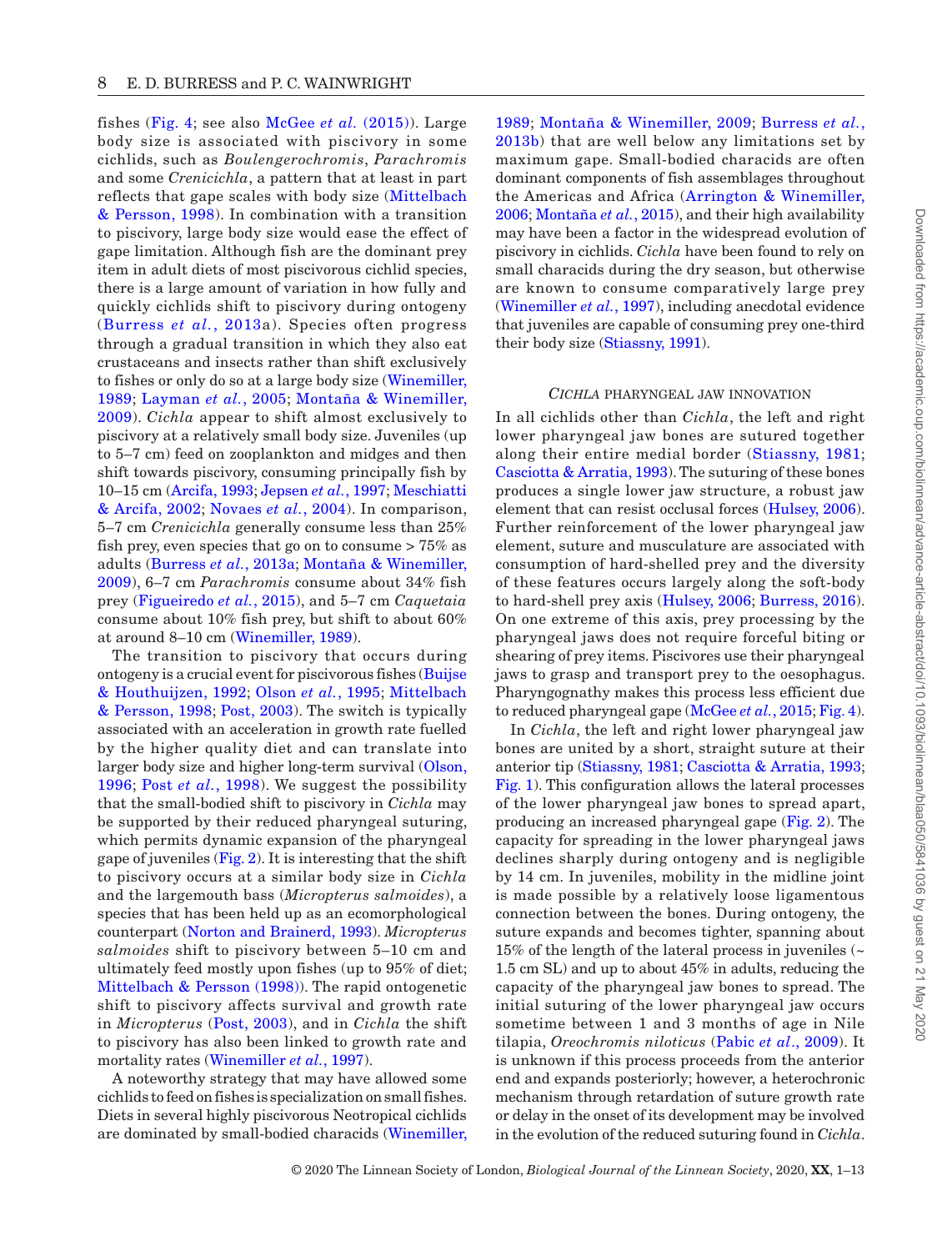The potential for evolution to lead to a reduction of the connection between the pharyngeal jaw bones in *Cichla* may depend on an important feature of cichlid pharyngognathy. The left and right lower pharyngeal jaw bones are sutured together in cichlids (as they are in the false scorpion fish *Centrogenys*); however, they are fused together in the other pharyngognathous groups, including labrids, pomacentrids, embiotocids and beloniforms ([Wainwright](#page-11-8) *et al.*, 2012). This sutured condition may have presented less of a barrier to its reduction in *Cichla*, as there are no other known instances of such a feature in taxa with fused lower pharyngeal jaws.

The reduced connection between lower pharyngeal jaw bones in *Cichla* allows them to overcome one functional trade-off incurred with pharyngognathy when they are young. An expandable pharyngeal gape facilitates consumption of large prey and may be an important factor in permitting the switch to piscivory to occur at a small body size. A relatively early ontogenetic shift to piscivory may have positive consequences for growth, fitness, and survivorship in *Cichla*, as it does in some other piscivores ([Post,](#page-11-23) [2003\)](#page-11-23). Therefore, gape limitation is especially influential for juveniles because gape scales strongly with body size ([Mittelbach & Persson, 1998\)](#page-10-8). The *Cichla* pharyngeal jaw novelty permits juveniles to have a pharyngeal gape size that is similar to nonpharyngognathous percomorphs ([Figs](#page-5-0) 3 and [4](#page-6-0)). As adults, *Cichla* pharyngeal jaw mobility wanes and their pharyngeal gape becomes similar to other pharyngognathous cichlids; however, at this point in ontogeny, large body size may ease gape limitation ([Mittelbach & Persson, 1998](#page-10-8)).

The reduced suturing in the lower pharyngeal jaw of *Cichla* is one of several anatomical features that have previously been proposed to relate to piscivory ([Stiassny, 1982](#page-11-6), [1991](#page-11-26); [Norton and Brainerd, 1993\)](#page-10-10). Other noteworthy pharyngeal features include an extreme lower pharyngeal jaw shape ([Burress,](#page-9-18) [2016](#page-9-18)), simplified dentition of the lower jaw and enlarged third pharyngobranchial bones of the upper jaw ([Casciotta & Arratia, 1993\)](#page-9-4), several specific positional and shape changes in bones of the upper pharyngeal jaws and the presence of a dorsal articulating facet on pharyngobranchial 3 ([Stiassny,](#page-11-6) [1982\)](#page-11-6), reduced cross sectional diameter of the muscular sling [\(Burress](#page-9-2) *et al.*, 2020), and the loss of the semi-circular ligament system ([Stiassny, 1991\)](#page-11-26). This latter trait is plesiomorphic or widespread among percomorphs, was lost in other cichlids, and appears again in *Cichla* ([Stiassny, 1982,](#page-11-6) [1991](#page-11-26)). Reduction of pharyngeal suturing could also be thought of as a return to a more ancestral condition, although reduced suturing is not known in outgroup

taxa. Other traits, such as the dorsal articulating facet on pharyngobranchial 3, show no parallel in outgroup taxa. Reappearance of the semi-circular ligaments in *Cichla* has been termed atavistic ([Stiassny, 1991](#page-11-26)) and the appearance of a more ancestral condition in this trait and the suturing of the lower pharyngeal jaws of *Cichla* raises the possibility that they may be united by a common developmental genetic process that has been slowed or started later in development in *Cichla*, resulting in derived traits that represent more plesiomorphic conditions found outside cichlids ([Stiassny, 1991\)](#page-11-26). Although we have identified important functional consequences of one of these novelties, the reduced suturing of the lower pharyngeal jaw bones, we consider it likely that some of the other derived traits contribute to functional aspects of piscivory in *Cichla* and we look forward to future research that explores the functional morphology of this taxon more fully.

Our observations on the functional consequences of reduced pharyngeal suturing in *Cichla* highlight the importance of trade-offs that often accompany functional innovations. Trade-offs may be expected to affect the evolutionary consequences of innovations by biasing subsequent diversification away from niches that are blocked by the trade-off ([McGee](#page-10-3) *et al.*[, 2015\)](#page-10-3). We suggest that significant trade-offs are a general feature of functional innovations and should be considered when exploring their impacts on ecological diversification. Indeed, it may be that the more substantial the innovation, the more substantial the trade-off. As an example, the evolution of powered flight clearly affected bird diversification in positive ways [\(Padian & Chiappe, 1998](#page-11-28)), but it also introduced a constraint on body mass due to metabolic and performance demands [\(McNab, 1994](#page-10-31); [Tobalske & Dial,](#page-11-29) [2000;](#page-11-29) Elliot *et al*[., 2013\)](#page-9-26). There is a tendency to focus on the enabling consequences of functional innovations; however, the potency of trade-offs may be a major factor in shaping the diversity of macroevolutionary outcomes from life's innovations.

## ACKNOWLEDGEMENTS

We are grateful to Maxwell Rupp, Chris Martinez, Sarah Friedman, Katherine Corn, Molly Wightman and Alexus Roberts for assistance during this work. Feedback from four anonymous reviewers improved the study. Fishes were euthanized in accordance with University of California, Davis Institutional Animal Care and Use Committee (IACUC) protocol #20475. Support for this research was provided by National Science Foundation grant DEB-1556953 to P.C.W.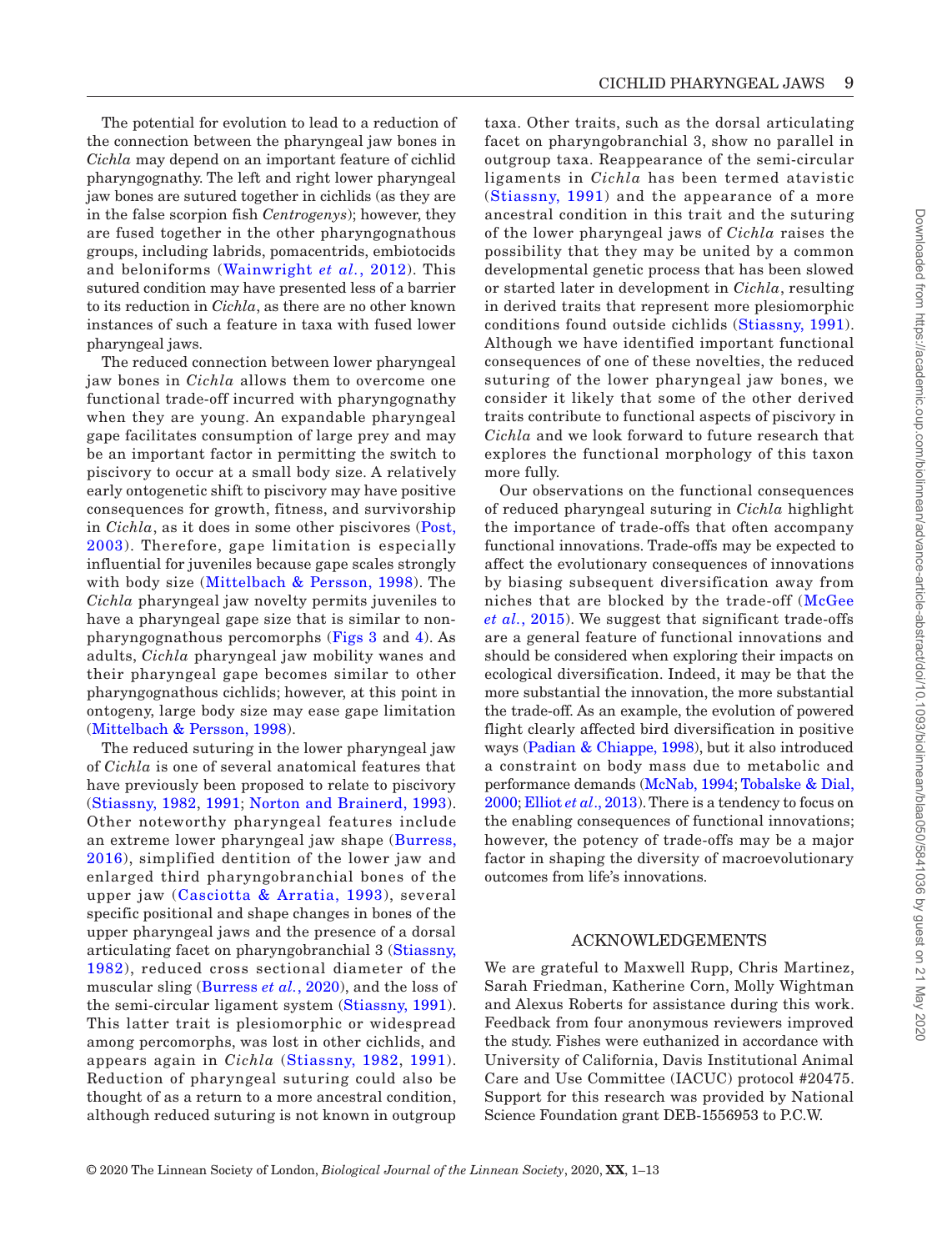#### REFERENCES

- <span id="page-9-14"></span>**Adams DC**, **Otárola‐Castillo E. 2013.** Geomorph: an R package for the collection and analysis of geometric morphometric shape data. *Methods in Ecology and Evolution* **4:** 393–399.
- <span id="page-9-8"></span>**Aguiar‐Santos J**, **de Hart PA**, **Pouilly M**, **Freitas CE**, **Siqueira‐Souza FK. 2018.** Trophic ecology of speckled peacock bass *Cichla temensis* Humboldt 1821 in the middle Negro River, Amazon, Brazil. *Ecology of Freshwater Fish* **27:**  1076–1086.
- <span id="page-9-6"></span>**Alfaro ME**, **Faircloth BC**, **Harrington RC**, **Sorenson L**, **Friedman M**, **Thacker CE**, **Oliveros CH**, **Černý D**, **Near TJ. 2018.** Explosive diversification of marine fishes at the Cretaceous–Palaeogene boundary. *Nature Ecology and Evolution* **2:** 688–696.
- <span id="page-9-22"></span>**Arcifa MS**, **Meschiatti AJ. 1993.** Distribution and feeding ecology of fishes in a Brazilian reservoir: Lake Monte Alegre. *Interciencia* **18:** 302–313.
- <span id="page-9-25"></span>**Arrington DA**, **Winemiller KO. 2006.** Habitat affinity, the seasonal flood pulse, and community assembly in the littoral zone of a Neotropical floodplain river. *Journal of the North American Benthological Society* **25:** 126–141.
- <span id="page-9-17"></span>**Bellwood DR**, **Wainwright PC**, **Fulton CJ**, **Hoey AS. 2005.** Functional versatility supports coral reef biodiversity. *Proceedings of the Royal Society B* **273:** 101–107.
- <span id="page-9-16"></span>**Bilecenoglu M. 2009.** Growth and feeding habits of the brown comber, *Serranus hepatus* (Linnaeus, 1758) in Izmir Bay, Aegean Sea. *Acta Adriatica* **50:** 105–110.
- <span id="page-9-15"></span>**Bizzarro JJ**, **Yoklavich MM**, **Wakefield WW. 2017.** Diet composition and foraging ecology of US Pacific Coast groundfishes with applications for fisheries management. *Environmental Biology of Fishes* **100:** 375–393.
- <span id="page-9-3"></span>**Bond JE**, **Opell BD. 1998.** Testing adaptive radiation and key innovation hypotheses in spiders. *Evolution* **52:** 403–414.
- <span id="page-9-24"></span>**Buijse AD**, **Houthuijzen RP. 1992.** Piscivory, growth, and size-selective mortality of age-0 pikeperch (*Stizostedion lucioperca*). *Canadian Journal of Fisheries and Aquatic Sciences* **49:** 894–902.
- **Burress ED. 2015.** Cichlid fishes as models of ecological diversification: patterns, mechanisms, and consequences. *Hydrobiologia* **748:** 7–27.
- <span id="page-9-18"></span>**Burress ED. 2016.** Ecological diversification associated with the pharyngeal jaw diversity of Neotropical cichlid fishes. *Journal of Animal Ecology* **85:** 302–313.
- **Burress ED**, **Duarte A**, **Serra WS**, **Gangloff MM**, **Siefferman L. 2013a.** Species‐specific ontogenetic diet shifts among Neotropical Crenicichla: using stable isotopes and tissue stoichiometry. *Journal of Fish Biology* **82:**  1904–1915.
- <span id="page-9-5"></span>**Burress ED**, **Duarte A**, **Serra WS**, **Loureiro M. 2015.**  Rates of piscivory predict pharyngeal jaw morphology in a piscivorous lineage of cichlid fishes. *Ecology of Freshwater Fishes* **25:** 590–598.
- <span id="page-9-21"></span>**Burress ED**, **Duarte A**, **SerraWS**, **Loueiro M**, **Gangloff MM**, **Siefferman L. 2013b.** Functional diversification within a predatory species flock. *PLoS One* **8:** e80929.
- <span id="page-9-2"></span>**Burress ED**, **Martinez CM**, **Wainwright PC. 2020.**  Decoupled jaws promote trophic diversity in cichlid fishes. *Evolution*. doi:[10.1111/evo.13971.](https://doi.org/10.1111/evo.13971)
- <span id="page-9-19"></span>**Burress ED**, **Wainwright PC. 2019.** Adaptive radiation in labrid fishes: A central role for functional innovations during 65 My of relentless diversification. *Evolution* **73:**  346–359.
- <span id="page-9-27"></span>**Burress ED**, **Wainwright PC. 2020.** A Peacock Bass (*Cichla*) functional novelty relaxes a constraint imposed by the classic cichlid pharyngeal jaw innovation. Dryad, Dataset. doi:[10.5061/dryad.stqjq2c0t](https://doi.org/10.5061/dryad.stqjq2c0t).
- <span id="page-9-12"></span>**Cochran-Biederman JL**, **Winemiller KO. 2010.**  Relationships among habitat, ecomorphology and diets of cichlids in the Bladen River, Belize. *Environmental Biology of Fishes* **88:** 143–152.
- <span id="page-9-4"></span>**Casciotta JR**, **Arratia G. 1993.** Jaws and teeth of American cichlids (Pisces: Labroidea). *Journal of Morphology* **217:**  1–36.
- <span id="page-9-10"></span>**Catarino MF**, **Zuanon J. 2010.** Feeding ecology of the leaf fish *Monocirrhus polyacanthus* (Perciformes: Polycentridae) in a terra firme stream in the Brazilian Amazon. *Neotropical Ichthyology* **8:** 183–186.
- <span id="page-9-1"></span>**Collar DC**, **O'Meara BC**, **Wainwright PC**, **Near TJ. 2009.**  Piscivory limits diversification of feeding morphology in centrarchid fishes. *Evolution* **63:** 1557–1573.
- <span id="page-9-13"></span>**Collyer ML**, **Adams DC. 2018.** RRPP: an r package for fitting linear models to high‐dimensional data using residual randomization. *Methods in Ecology and Evolution* **9:**  1772–1779.
- <span id="page-9-9"></span>**Dutta HM. 1979.** Form and function of the jaws during feeding: *Ctenopoma acutirostre*, *Anabas testudineus*, and *Macropodus opercularis*. *Acta Morphologica Neerlando-Scandinavica* **17**:119–132.
- <span id="page-9-26"></span>**Elliott KH**, **Ricklefs RE**, **Gaston AJ**, **Hatch SA**, **Speakman JR**, **Davoren GK. 2013.** High flight costs, but low dive costs, in auks support the biomechanical hypothesis for flightlessness in penguins. *Proceedings of the National Academy of Sciences* **110:** 9380–9384.
- <span id="page-9-23"></span>**Figueiredo BRS**, **Araujo GJM**, **Silva MJD**, **Medeiros ESF. 2015.** Implications of low food availability on resource partitioning among three species of Cichlidae (Pisces: Perciformes) in a Brazilian semi-arid reservoir. *Acta Limnologia Brasiliensia* **27:** 93–104.
- <span id="page-9-20"></span>**Frédérich B**, **Fabri G**, **Lepoint G**, **Vandewalle P**, **Parmentier E. 2009.** Trophic niches of thirteen damselfishes (Pomacentridae) at the Grand Récif of Toliara, Madagascar. *Ichthyological Research* **56:** 10–17.
- <span id="page-9-0"></span>**Futuyma DJ**, **Moreno G. 1988.** The evolution of ecological specialization. *Annual Review of Ecology and Systematics* **19:** 207–233.
- <span id="page-9-7"></span>**Gomiero LM**, **Villares Junior GA**, **Naous F. 2010.** Seasonal and ontogenetic variations in the diet of *Cichla kelberi* Kullander and Ferreira, 2006 introduced in an artificial lake in southeastern Brazil. *Brazilian Journal of Biology* **70:**  1033–1037.
- <span id="page-9-11"></span>**Hinojosa-Garro D**, **Arceo-Gómez J**, **Zambrano L**, **Escalera-Vázquez LH. 2013.** Fish diet composition in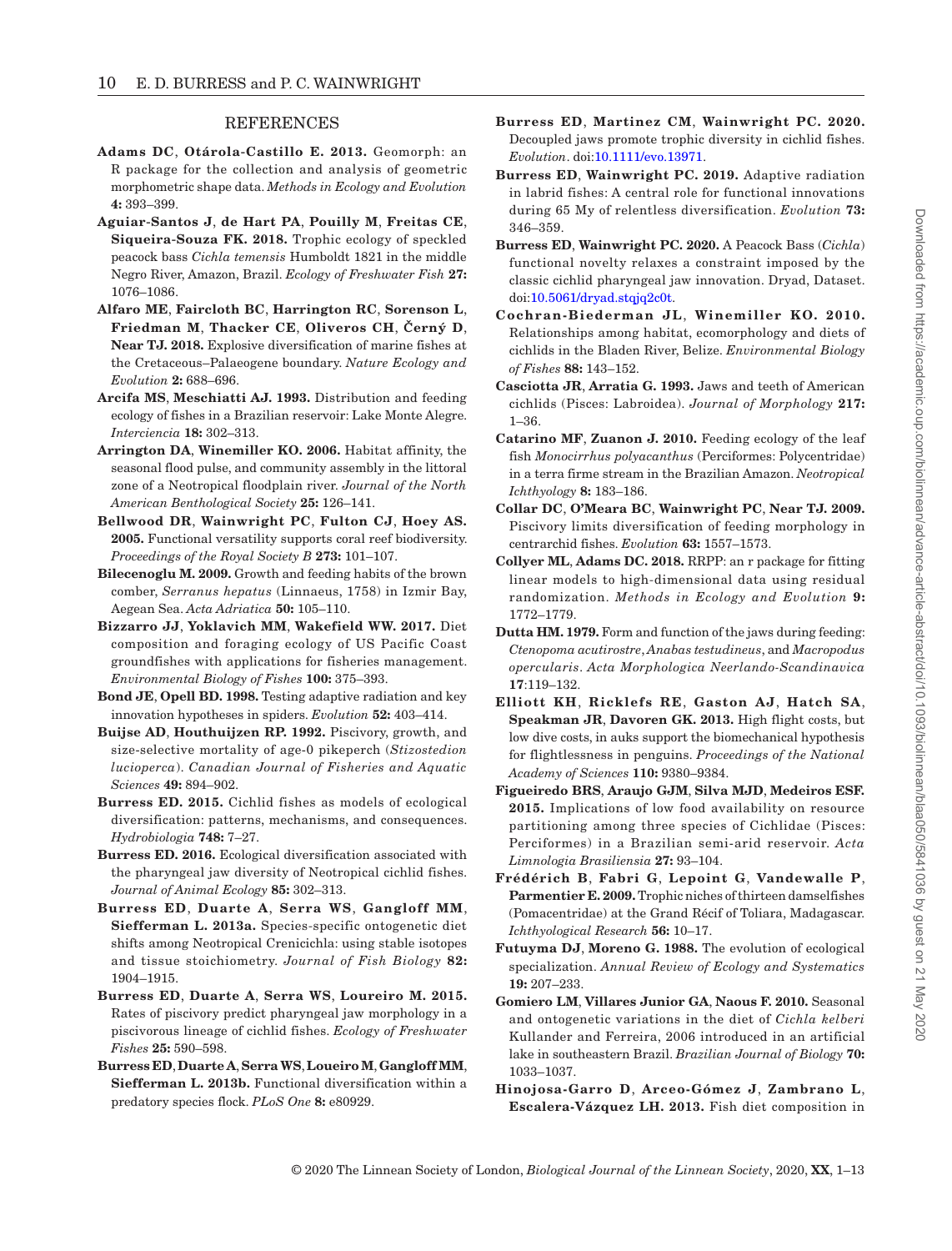permanent and semi-permanent pools in tropical wetlands of the Yucatan Peninsula. *Neotropical Ichthyology* **11:** 881–890.

- <span id="page-10-26"></span>**Holbrook SJ**, **Schmitt RJ. 1992.** Causes and consequences of dietary specialization in surfperches: patch choice and intraspecific competition. *Ecology* **73:** 402–412.
- <span id="page-10-6"></span>**Hulsey CD. 2006.** Function of a key morphological innovation: fusion of the cichlid pharyngeal jaw. *Proceedings of the Royal Society B* **273:** 669–675.
- <span id="page-10-23"></span>**Hulsey CD**, **Mims M**, **Streelman JT. 2007.** Do constructional constraints influence cichlid craniofacial diversification? *Proceedings of the Royal Society B* **274:** 1867–1875.
- <span id="page-10-7"></span>**Jaslow CR. 1990.** Mechanical properties of cranial sutures. *Journal of Biomechanics* **23:** 313–321.
- <span id="page-10-15"></span>**Jepsen DB**, **Winemiller KO**, **Taphorn DC. 1997.** Temporal patterns of resource partitioning among *Cichla* species in a Venezuelan blackwater river. *Journal of Fish Biology* **51:**  1085–1108.
- <span id="page-10-2"></span>**Kingsolver JG**, **Koehl MAR. 1994.** Selective factors in the evolution of insect wings. *Annual Review of Entomology* **39:**  425–451.
- <span id="page-10-0"></span>**Koehl MAR. 1996.** When does morphology matter? *Annual Review of Ecology and Systematics* **27:** 501–542.
- <span id="page-10-11"></span>**Konings A. 2016.** *Malawi cichlids in their natural habitat*, *5th edn*. El Paso: Cichlid Press.
- <span id="page-10-12"></span>**Konings A. 2015.** *Tanganyika cichlids in their natural habitat*, *3rd edn*. El Paso: Cichlid Press.
- <span id="page-10-24"></span>**Labropoulou M**, **Markakis G. 1998.** Morphological-dietary relationships within two assemblages of marine demersal fishes. *Environmental Biology of Fishes* **51:** 309–319.
- <span id="page-10-20"></span>**Lauder GV**, **Liem KF. 1981.** Prey capture by *Luciocephalus pulcher*: implications for models of jaw protrusion in teleost fishes. *Environmental Biology of Fishes* **6:** 257–268.
- <span id="page-10-4"></span>**Lauder GV**, **Wainwright PC. 1992.** Function and history: the pharyngeal jaw apparatus in primitive ray-finned fishes. In: Mayden RL, ed. *Systematics, historical ecology, and North American Fishes. American Society of Ichthyologists and Herpetologists*. Stanford: Stanford University Press, 445–471.
- <span id="page-10-14"></span>**Layman CA**, **Winemiller KO**, **Arrington DA**, **Jepsen DB. 2005.** Body size and trophic position in a diverse tropical food web. *Ecology* **86:** 2530–2535.
- <span id="page-10-27"></span>**Letourneur Y**, **Galzin R**, **Harmelin-Vivien M. 1997.**  Temporal variations in the diet of the damselfish *Stegastes nigricans* (Lacepede) on a Reunion fringing reef. *Journal of Experimental Marine Biology and Ecology* **217:** 1–18.
- <span id="page-10-1"></span>**Liem KF. 1973.** Evolutionary strategies and morphological innovations: cichlid pharyngeal jaws. *Systematic Zoology* **22:**  425–441.
- <span id="page-10-5"></span>**Liem KF**, **Sanderson SL. 1986.** The pharyngeal jaw apparatus of labrid fishes: a functional morphological perspective. *Journal of Morphology* **187:** 143–158.
- <span id="page-10-16"></span>**López-Fernández H**, **Winemiller KO**, **Montaña C**, **Honeycutt RL. 2012.** Diet-morphology correlations in the radiation of South American geophagine cichlids (Perciformes: Cichlidae: Cichlinae). *PLoS One* **7:** e33997.
- <span id="page-10-18"></span>**Luiz TF**, **Velludo MR**, **Peret AC**, **Rodrigues Filho JL**, **Peret AM. 2011.** Diet, reproduction and population

structure of the introduced Amazonian fish *Cichla piquiti* (Perciformes: Cichlidae) in the Cachoeira Dourada reservoir (Paranaíba River, central Brazil). *Revista de Biologia Tropical* **59:** 727–741.

- <span id="page-10-3"></span>**McGee MD**, **Borstein SR**, **Neches RY**, **Buescher HH**, **Seehausen O**, **Wainwright PC. 2015.** A pharyngeal jaw evolutionary innovation facilitated extinction in Lake Victoria cichlids. *Science* **350:** 1077–1079.
- <span id="page-10-31"></span>**McNab BK. 1994.** Energy conservation and the evolution of flightlessness in birds. *The American Naturalist* **144:**  628–642.
- <span id="page-10-29"></span>**Meschiatti AJ**, **Arcifa MS. 2002.** Early life stages of fish and the relationships with zooplankton in a tropical Brazilian reservoir: Lake Monte Alegre. *Brazilian Journal of Biology* **62:** 41–50.
- <span id="page-10-9"></span>**Mihalitsis M**, **Bellwood DR. 2017.** A morphological and functional basis for maximum prey size in piscivorous fishes. *PLoS One* **12:** e0184679.
- <span id="page-10-8"></span>**Mittelbach GG**, **Persson L. 1998.** The ontogeny of piscivory and its ecological consequences. *Canadian Journal of Fisheries and Aquatic Sciences* **55:** 1454–1465.
- <span id="page-10-30"></span>**Montaña CG**, **Layman CA**, **Winemiller KO. 2015.** Species– area relationship within benthic habitat patches of a tropical floodplain river: an experimental test. *Austral Ecology* **40:**  331–336.
- <span id="page-10-19"></span>**Montaña CG**, **Winemiller KO. 2009.** Comparative feeding ecology and habitats use of *Crenicichla* species (Perciformes: Cichlidae) in a Venezuelan floodplain river. *Neotropical Ichthyology* **7:** 267–274.
- <span id="page-10-17"></span>**Montaña CG**, **Winemiller KO. 2013.** Evolutionary convergence in Neotropical cichlids and Nearctic centrarchids: evidence from morphology, diet, and stable isotope analysis. *Biological Journal of the Linnean Society* **109:** 146–164.
- <span id="page-10-25"></span>**Morato T**, **Santos RS**, **Andrade JP. 2000.** Feeding habits, seasonal and ontogenetic diet shift of blacktail comber, *Serranus atricauda* (Pisces: Serranidae), from the Azores, north-eastern Atlantic. *Fisheries Research* **49:** 51–59.
- <span id="page-10-21"></span>**Morris JA**, **Akins JL. 2009.** Feeding ecology of invasive lionfish (*Pterois volitans*) in the Bahamian archipelago. *Environmental Biology of Fishes* **86:** 389.
- <span id="page-10-28"></span>**Muschick M**, **Indermaur A**, **Salzburger W. 2012.**  Convergent evolution within an adaptive radiation of cichlid fishes. *Current Biology* **22:** 2362–2368.
- <span id="page-10-22"></span>**Near TJ**, **Dornburg A**, **Eytan RI**, **Keck BP**, **Smith WL**, **Kuhn KL**, **Moore JA**, **Price SA**, **Burbrink FT**, **Friedman M**, **Wainwright PC. 2013.** Phylogeny and tempo of diversification in the superradiation of spiny-rayed fishes. *Proceedings of the National Academy of Sciences* **110:** 12738–12743.
- <span id="page-10-10"></span>**Norton SF**, **Brainerd EL. 1993.** Convergence in the feeding mechanics of ecomorphologically similar species in the Centrarchidae and Cichlidae. *Journal of Experimental Biology* **176:** 11–29.
- <span id="page-10-13"></span>**Novaes JLC**, **Caramaschi EP**, **Winemiller KO. 2004.**  Feeding of *Cichla monoculus* Spix, 1829 (Teleostei: Cichlidae) during and after reservoir formation in the Tocantins River, Central Brazil. *Acta Limnologia Brasiliensia* **16:** 41–49.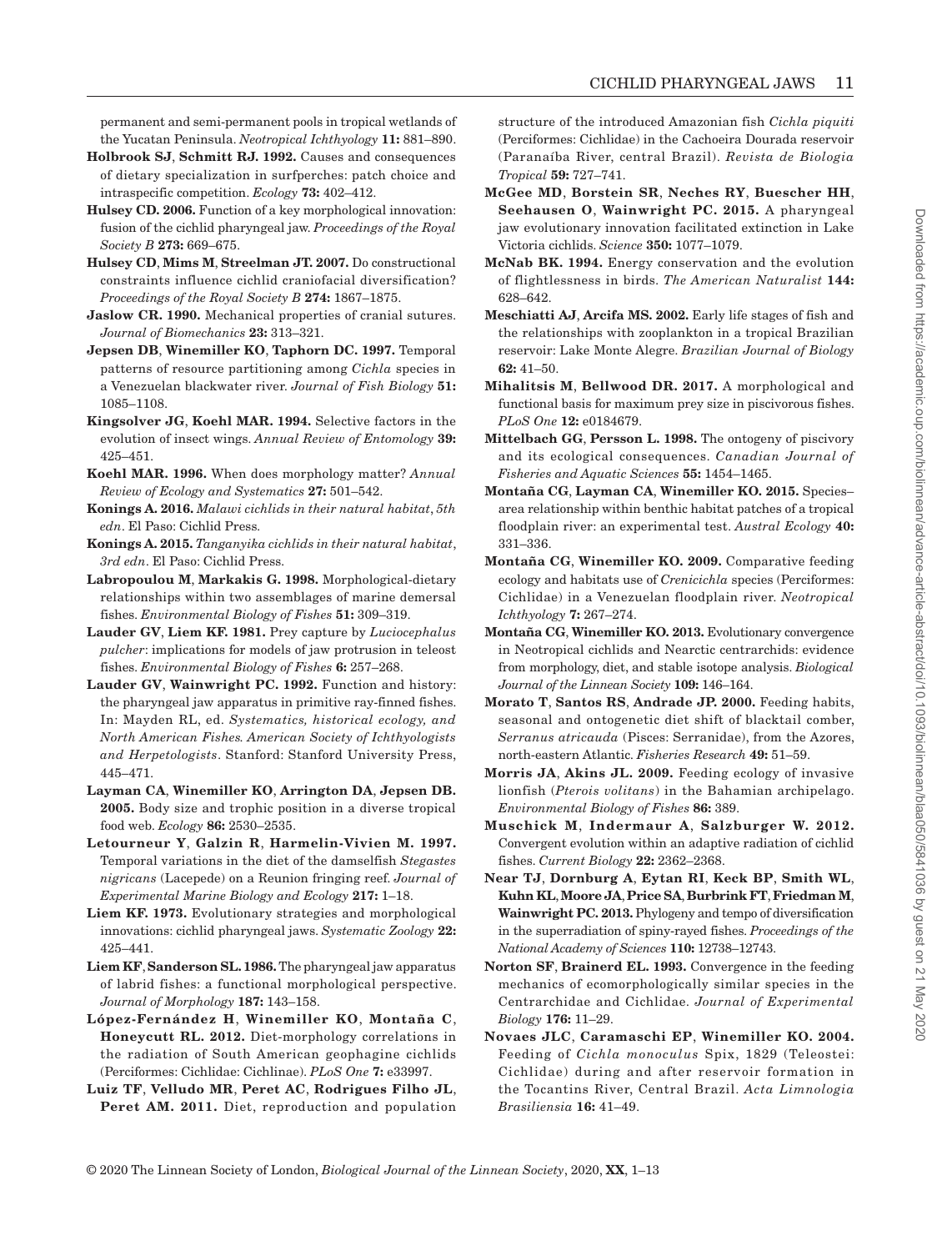- <span id="page-11-24"></span>**Olson MH. 1996.** Ontogenetic niche shifts in largemouth bass: variability and consequences for first-year growth. *Ecology* **77:** 179–190.
- <span id="page-11-22"></span>**OlsonMH**, **Mittelbach GG**, **Osenberg CW. 1995.** Competition between predator and prey: resource-based mechanisms and implications for stage-structured dynamics. *Ecology* **76:**  1758–1771.
- <span id="page-11-12"></span>**Ou C**, **Montaña CG**, **Winemiller KO. 2017.** Body size–trophic position relationships among fishes of the lower Mekong basin. *Royal Society Open Science* **4:** 160645.
- <span id="page-11-27"></span>**Le Pabic P**, **Stellwag EJ**, **Scemama JL. 2009.** Embryonic development and skeletogenesis of the pharyngeal jaw apparatus in the cichlid Nile tilapia (*Oreochromis niloticus*). *The Anatomical Record: Advances in Integrative Anatomy and Evolutionary Biology* **292:** 1780–1800.
- <span id="page-11-28"></span>**Padian K**, **Chiappe LM. 1998.** The origin and early evolution of birds. *Biological Reviews* **73:** 1–42.
- <span id="page-11-14"></span>**Parameswaran S**, **Radhakrishnan S**, **Selvaraj C. 1971.**  Some observations on the biology and life-history of *Nandus nandus* (Hamilton). *Proceedings of the Indian Academy of Sciences* **73**: 132–147.
- <span id="page-11-16"></span>**Pease AA**, **Mendoza-Carranza M**, **Winemiller KO. 2018.**  Feeding ecology and ecomorphology of cichlid assemblages in a large Mesoamerican river delta. *Environmental Biology of Fishes* **101:** 867–879.
- <span id="page-11-10"></span>**Pietsch TW**, **Grobecker DB. 1990.** Frogfishes. *Scientific American* **262:** 96–103.
- <span id="page-11-23"></span>**Post DM. 2003.** Individual variation in the timing of ontogenetic niche shifts in largemouth bass. *Ecology* **84:**  1298–1310.
- <span id="page-11-25"></span>**Post DM**, **Kitchell JF**, **Hodgson JR. 1998.** Interactions among adult demography, spawning date, growth rate, predation, overwinter mortality, and the recruitment of largemouth bass in a northern lake. *Canadian Journal of Fisheries and Aquatic Sciences* **55:** 2588–2600.
- <span id="page-11-17"></span>**Rabosky DL**, **Chang J**, **Title PO**, **Cowman PF**, **Sallan L**, **Friedman M**, **Kaschner K**, **Garilao C**, **Near TJ**, **Coll M**, **Alfaro ME. 2018.** An inverse latitudinal gradient in speciation rate for marine fishes. *Nature* **559:** 392–395.
- <span id="page-11-13"></span>**Říčan O**, **Pialek L**, **Dragova K**, **Novak J. 2016.** Diversity and evolution of the Middle American cichlid fishes (Teleostei: Cichlidae) with revised classification. *Vertebrate Zoology* **66:**  3–102.
- <span id="page-11-19"></span>**Schmitt RJ**, **Coyer JA. 1983.** Variation in surfperch diets between allopatry and sympatry: circumstantial evidence for competition. *Oecologia* **58:** 402–410.
- <span id="page-11-21"></span>**Seehausen O. 2015.** Process and pattern in cichlid radiations– inferences for understanding unusually high rates of evolutionary diversification. *New Phytologist* **207:** 304–312.
- <span id="page-11-3"></span>**Simpson GG. 1953.** *Major features of evolution*. New York: Columbia University Press.
- <span id="page-11-5"></span>**Stiassny MLJ. 1981.** The phyletic status of the family Cichlidae (Pisces, Perciformes): a comparative anatomical investigation. *Netherlands Journal of Zoology* **31:** 275–314.
- <span id="page-11-6"></span>**Stiassny MLJ. 1982.** The relationships of the neotropical genus *Cichla* (Perciformes, Cichlidae): a phyletic analysis including some functional considerations. *Journal of Zoology* **197:** 427–453.
- <span id="page-11-7"></span>**Stiassny MLJ. 1987.** Cichlid familial intrarelationships and the placement of the neotropical genus *Cichla* (Perciformes, Labroidei). *Journal of Natural History* **21:** 1311–1331.
- <span id="page-11-26"></span>**Stiassny MLJ. 1991.** Atavisms, phylogenetic character reversals, and the origin of evolutionary novelties. *Netherlands Journal of Zoology* **42:** 260–276.
- <span id="page-11-15"></span>**Stiassny ML**, **Gerstner CL. 1992.** The parental care behaviour of Paratilapia polleni (Perciformes, Labroidei), a phylogenetically primitive cichlid from Madagascar, with a discussion of the evolution of maternal care in the family Cichlidae. *Environmental Biology of Fishes* **34:**  219–233.
- <span id="page-11-4"></span>**Stiassny MLJ**, **Jensen JS. 1987.** Labroid interrelationships revisited: morphological complexity, key innovations, and the study of comparative diversity. *Bulletin of the Museum of Comparative Zoology at Harvard College* **151:** 269–319.
- **Tibbetts IR**, **Carseldine L. 2005.** Trophic shifts in three subtropical Australian halfbeaks (Teleostei: Hemiramphidae). *Marine and Freshwater Research* **56:** 925–932.
- **Tibbetts IR**, **Day RD**, **Carseldine L. 2008.** Development of the pharyngeal dentition of two herbivorous halfbeaks (Teleostei: Hemiramphidae) and implications for the hemiramphid ontogenetic trophic shift. *Marine and Freshwater Research* **59:** 117–124.
- <span id="page-11-29"></span>**Tobalske BW**, **Dial KP. 2000.** Effects of body size on takeoff flight performance in the Phasianidae (Aves). *Journal of Experimental Biology* **203:** 3319–3332.
- <span id="page-11-2"></span>**Tobalske BW**, **Hedrick TL**, **Dial KP**, **Biewener AA. 2003.**  Comparative power curves in bird flight. *Nature* **421:**  363–366.
- <span id="page-11-20"></span>**Van Noord JE**, **Lewallen EA**, **Pitman RL. 2013.** Flyingfish feeding ecology in the Eastern Pacific: prey partitioning within a speciose epipelagic community. *Journal of Fish Biology* **83:** 326–342.
- <span id="page-11-18"></span>**Wainwright PC. 1988.** Morphology and ecology: functional basis of feeding constraints in Caribbean labrid fishes. *Ecology* **69:** 635–645.
- <span id="page-11-8"></span>**Wainwright PC**, **Smith WL**, **Price SA**, **Tang KL**, **Sparks JS**, **Ferry LA**, **Kuhn KL**, **Eytan RL**, **Near TJ. 2012.** The evolution of pharyngognathy: a phylogenetic and functional appraisal of the pharyngeal jaw key innovation in labroid fishes and beyond. *Systematic Biology* **61:** 1001–1027.
- <span id="page-11-11"></span>**Wagner CE**, **McIntyre PB**, **Buels KS**, **Gilbert DM**, **Michel E. 2009.** Diet predicts intestine length in Lake Tanganyika's cichlid fishes. *Functional Ecology* **23:** 1122–1131.
- **Werner EE. 1977.** Species packing and niche complementarity in three sunfishes. *The American Naturalist* **111:** 553–578.
- <span id="page-11-9"></span>**Werner EE**, **Gilliam JF. 1984.** The ontogenetic niche and species interactions in size-structured populations. *Annual Review of Ecology and Systematics* **15:** 393–425.
- <span id="page-11-0"></span>**Westneat MW. 1994.** Transmission of force and velocity in the feeding mechanisms of labrid fishes (Teleostei, Perciformes). *Zoomorphology* **114:** 103–118.
- <span id="page-11-1"></span>**Westneat MW. 1995.** Feeding, function, and phylogeny: analysis of historical biomechanics in labrid fishes using comparative methods. *Systematic Biology* **44:**  361–383.